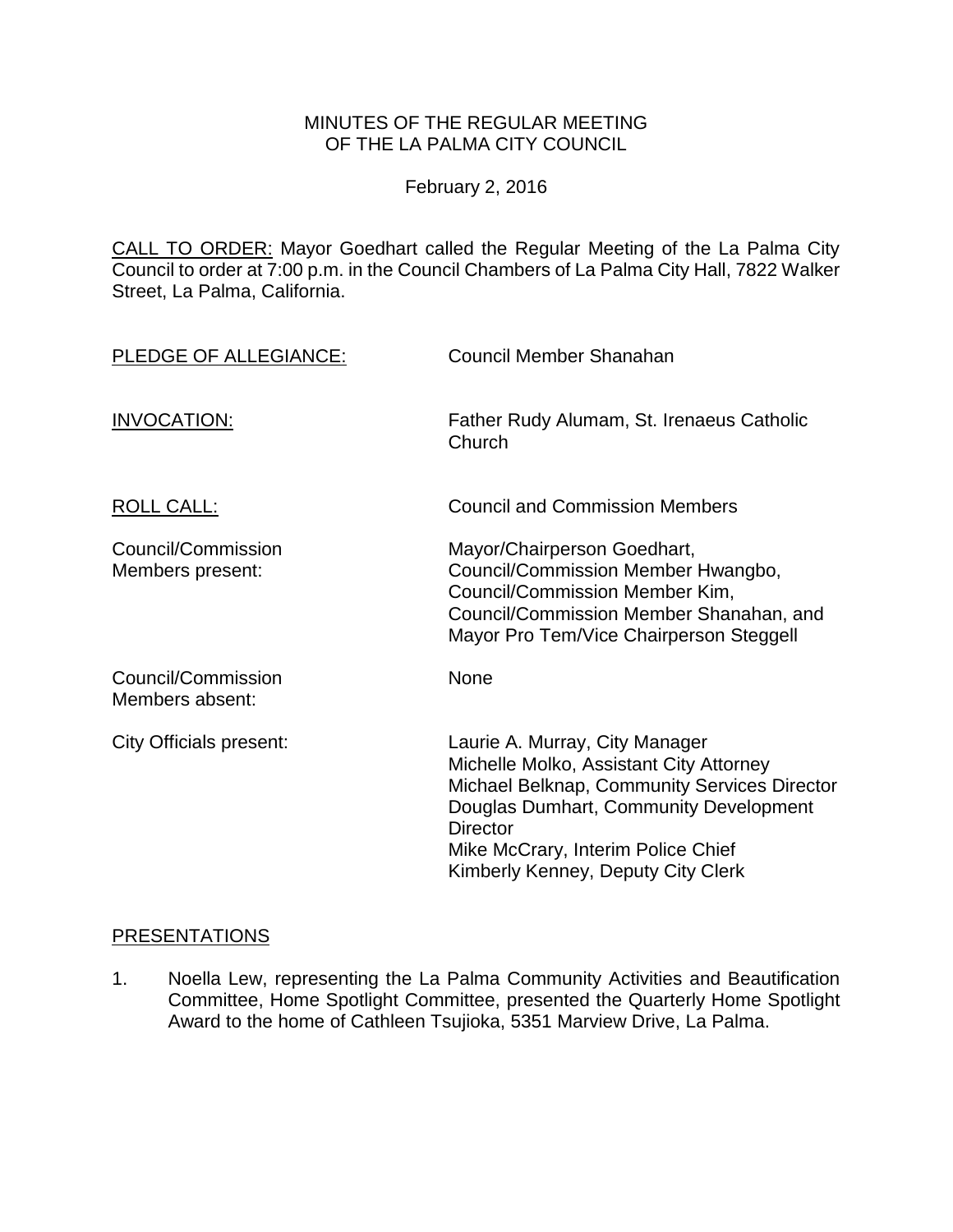City Council Meeting February 2, 2016 Page 2

#### [ORAL COMMUNICATIONS](http://lapalma.granicus.com/MediaPlayer.php?view_id=&clip_id=968&meta_id=129170)

No members of the public wished to speak.

### [RECESS THE CITY COUNCIL AND CONVENE AS THE CITY OF LA PALMA AS](http://lapalma.granicus.com/MediaPlayer.php?view_id=&clip_id=968&meta_id=129172)  [SUCCESSOR AGENCY TO THE DISSOLVED COMMUNITY DEVELOPMENT](http://lapalma.granicus.com/MediaPlayer.php?view_id=&clip_id=968&meta_id=129172)  [COMMISSION AT 7:06 P.M.](http://lapalma.granicus.com/MediaPlayer.php?view_id=&clip_id=968&meta_id=129172)

Deputy City Clerk Kenney stated, "The City Council will now recess and convene as the Successor Agency to the Dissolved Community Development Commission of the City La Palma, and then recess and convene as the Planning Commission. Members of the La Palma City Council receive no compensation or stipend as a result of convening or participating in either the Successor Agency or Planning Commission meetings, or otherwise as serving as members of the Successor Agency or Planning Commission."

#### [CONSENT CALENDAR](http://lapalma.granicus.com/MediaPlayer.php?view_id=&clip_id=968&meta_id=129174)

A. [Approval of Successor Agency Minutes](http://lapalma.granicus.com/MediaPlayer.php?view_id=&clip_id=968&meta_id=129175)

Minutes of the January 19, 2016, Regular Meeting of the Successor Agency.

Council Member Kim made a motion to approve Consent Calendar Item A.

The motion was seconded by Council Member Shanahan and carried on the following vote:

- AYES: Mayor Goedhart, Council Member Hwangbo, Council Member Kim, Council Member Shanahan, and Mayor Pro Tem Steggell
- NOES: None

#### PUBLIC HEARINGS

None Scheduled.

# REGULAR ITEMS

None Scheduled.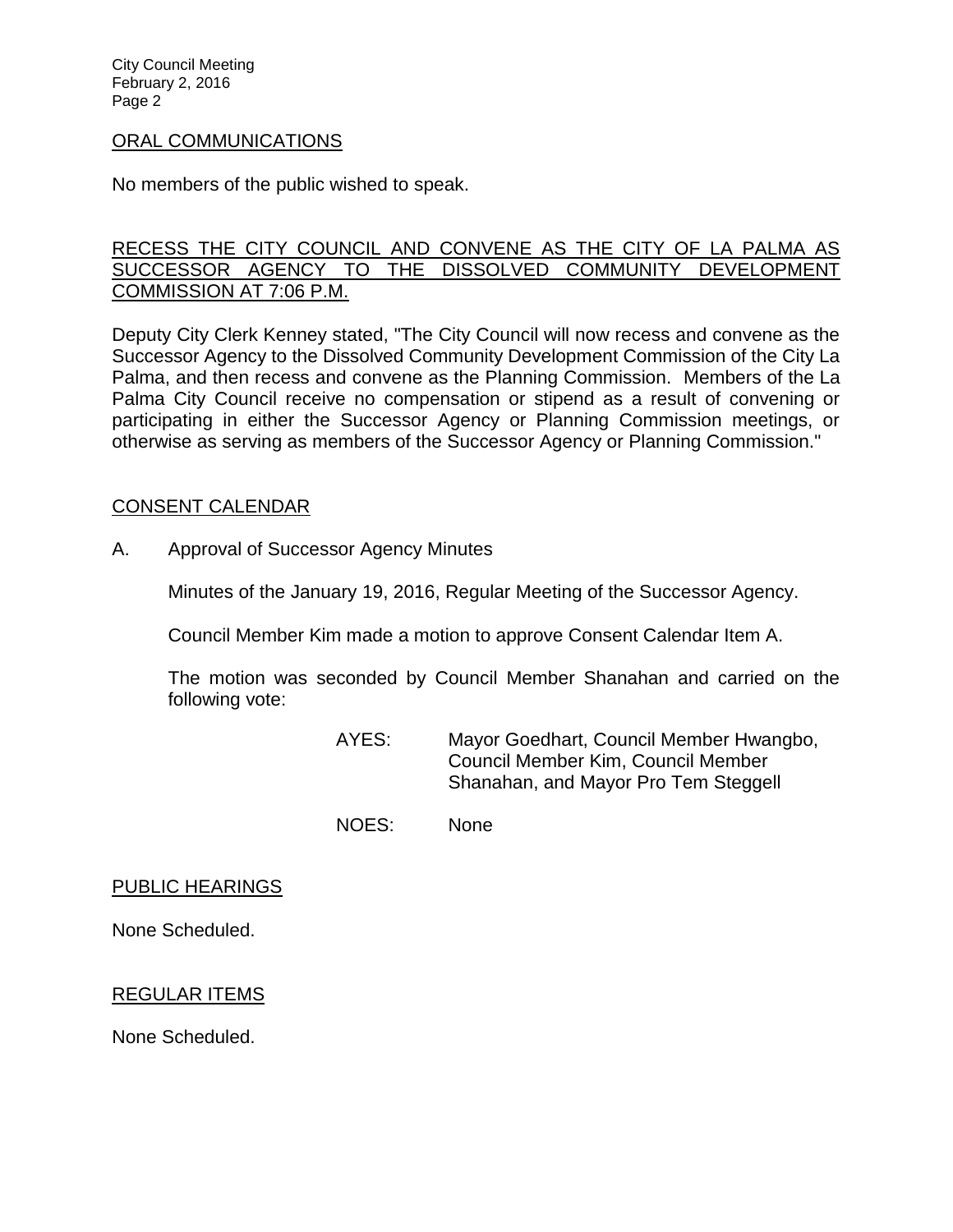# [ADJOURN THE CITY OF LA PALMA AS SUCCESSOR AGENCY TO THE DISSOLVED](http://lapalma.granicus.com/MediaPlayer.php?view_id=&clip_id=968&meta_id=129177)  [COMMUNITY DEVELOPMENT COMMISSION, AND CONVENE AS THE PLANNING](http://lapalma.granicus.com/MediaPlayer.php?view_id=&clip_id=968&meta_id=129177)  [COMMISSION AT 7:07 P.M.](http://lapalma.granicus.com/MediaPlayer.php?view_id=&clip_id=968&meta_id=129177)

# [CONSENT CALENDAR](http://lapalma.granicus.com/MediaPlayer.php?view_id=&clip_id=968&meta_id=129178)

PL-1. Approval of Planning Commission Minutes

Minutes of the January 19, 2016, Regular Meeting of the Planning Commission.

Commission Member Kim made a motion to approve Consent Calendar Item PL-1.

The motion was seconded by Commission Member Shanahan and carried on the following vote:

| AYES: | <b>Chairperson Goedhart, Commission Member</b> |
|-------|------------------------------------------------|
|       | Hwangbo, Commission Member Kim,                |
|       | Commission Member Shanahan, and Vice           |
|       | <b>Chairperson Steggell</b>                    |
|       |                                                |

NOES: None

# [PUBLIC HEARINGS](http://lapalma.granicus.com/MediaPlayer.php?view_id=&clip_id=968&meta_id=129181)

- PL-2. Consideration of a Resolution Approving Conditional Use Permit (CUP) 370 to Operate a Liquor Store (Palma Liquor); Selling Beer, Wine and Distilled Spirits for Off-Premise Consumption Under a Type 21 (Off-Sale General) Alcohol License from the State of California Department of Alcohol Beverage Control (ABC); Located at 5466 La Palma Avenue, La Palma, California 90623 (Assessor's Parcel Number: 262-102-19)
	- a) [Chairperson Goedhart opened the Public Hearing at 7:08 p.m.](http://lapalma.granicus.com/MediaPlayer.php?view_id=&clip_id=968&meta_id=129183)
	- b) [Community Development Director Dumhart gave the Staff Report](http://lapalma.granicus.com/MediaPlayer.php?view_id=&clip_id=968&meta_id=129184)
	- c) [Commissioner Comments and Questions](http://lapalma.granicus.com/MediaPlayer.php?view_id=&clip_id=968&meta_id=129185)

None.

d) [Public Input:](http://lapalma.granicus.com/MediaPlayer.php?view_id=&clip_id=968&meta_id=129186)

Louis Toth a La Palma Resident, addressed the City Council regarding clarification of the address for the relocation of the business as Google Maps is showing the address at a different location than staff is.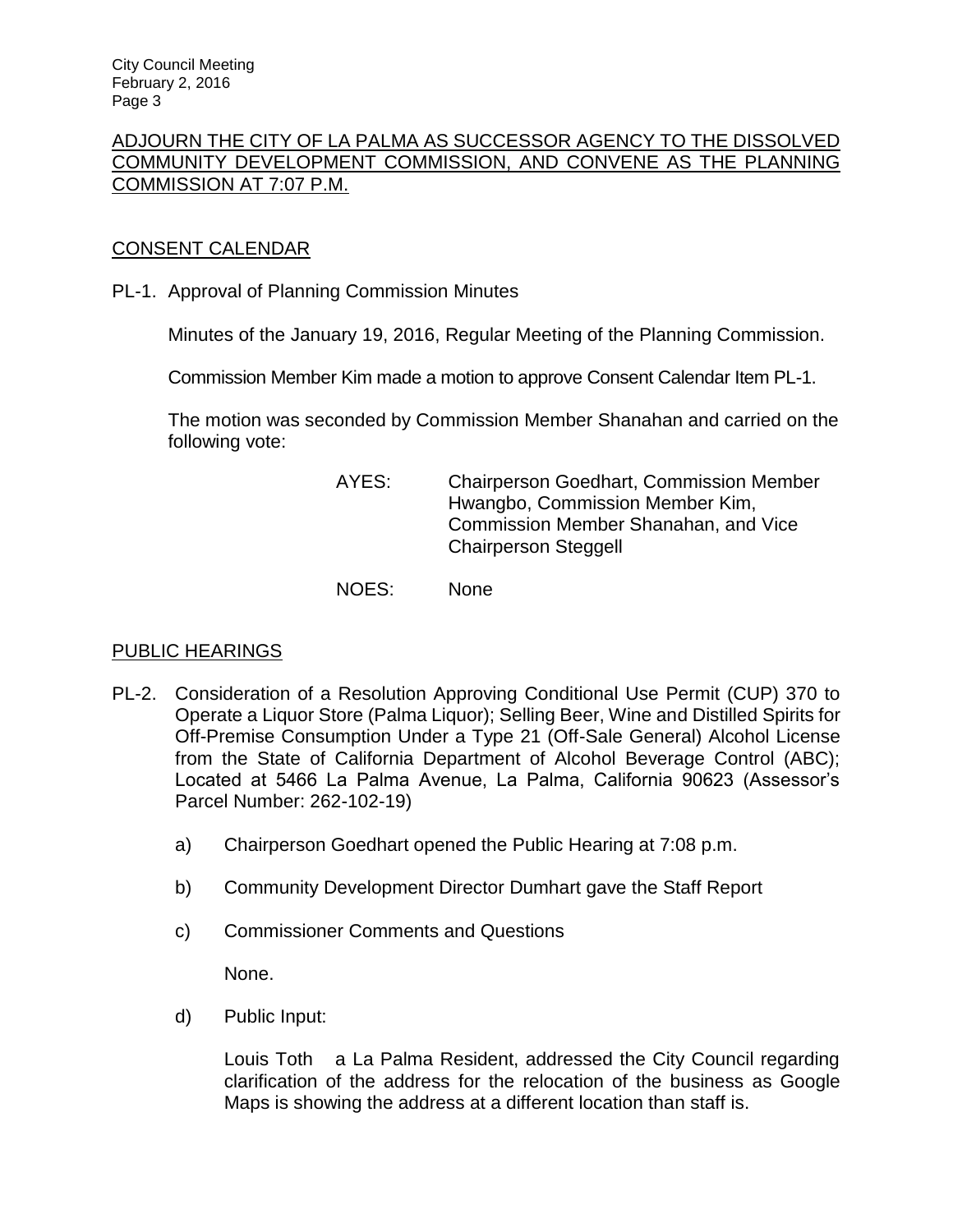Community Development Director Dumhart responded that Google Maps is incorrect; and that the business is located in the suite adjacent to the Dentist.

Elouisa Velasquez, a La Palma resident, addressed the City Council regarding her support for the relocation of Palma Liquor store; support for the owner; and support for the owner's staff.

Lisa Volivitch, a La Palma resident, addressed the City council regarding her support for the business owner and his staff.

Roberta Riaz, a La Palma resident, addressed the City Council regarding her support for the staff at Palma Liquor; and that they do card youngsters who try to buy cigarettes.

Jade Bartholomew, a La Palma resident, addressed the City Council regarding her support for the business owner and his staff.

Nino Poureshagh, a La Palma resident, addressed the City Council regarding his support for the business owner; and support for the business relocation.

Robert Carruth, a La Palma resident, addressed the City Council regarding his support for the business owner; that the owner is a good neighbor; and announced his support for the relocation of the business.

John Odee, a La Palma resident, addressed the City Council regarding his support for the business owner and staff; and that he will continue to do his business with them.

Mike and Mary Paningsoro, La Palma residents, addressed the City council regarding support for the business owner.

e) [Chairperson Goedhart closed the Public Hearing at 7:18 p.m.](http://lapalma.granicus.com/MediaPlayer.php?view_id=&clip_id=968&meta_id=129187)

Commission Comments and Questions:

Discussion ensued regarding the amount of support for the business; that the business owner is also a resident of the City; that the business has been part of La Palma for over forty years; that the business owner has always been a responsible operator of that business.

f) [Adopt Resolution No. PC 2016-05 approving Conditional Use Permit 370](http://lapalma.granicus.com/MediaPlayer.php?view_id=&clip_id=968&meta_id=129188)  [for the operation of a liquor store \(Palma Liquor\) selling beer, wine, and](http://lapalma.granicus.com/MediaPlayer.php?view_id=&clip_id=968&meta_id=129188)  [distilled spirits for off-premise consumption under a Type 21 alcohol license](http://lapalma.granicus.com/MediaPlayer.php?view_id=&clip_id=968&meta_id=129188)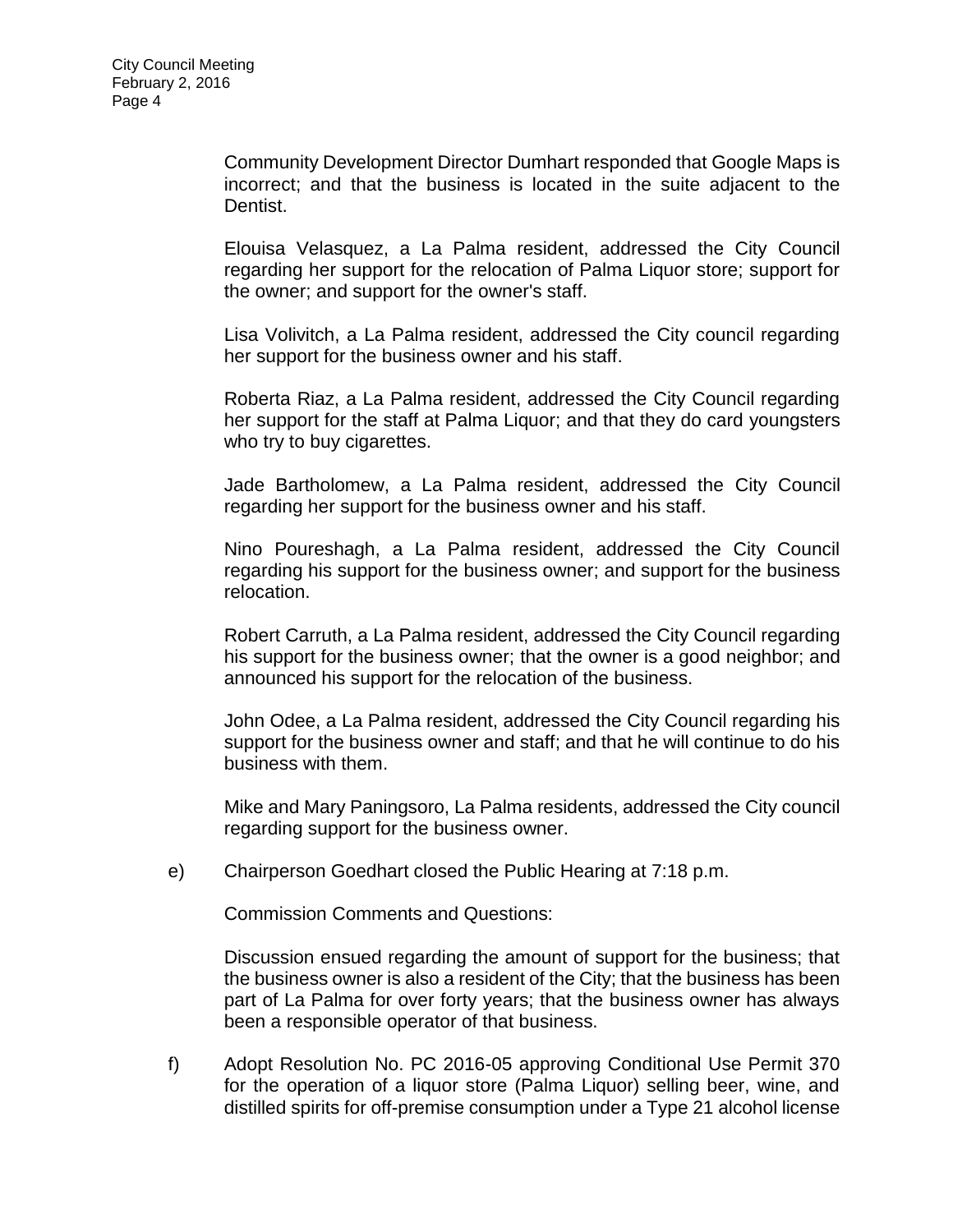[at 5466 La Palma Avenue, La Palma, California 90623 \(Assessor's Parcel](http://lapalma.granicus.com/MediaPlayer.php?view_id=&clip_id=968&meta_id=129188)  [Number: 262-102-19\).](http://lapalma.granicus.com/MediaPlayer.php?view_id=&clip_id=968&meta_id=129188)

Commission Member Hwangbo made a motion to adopt Resolution No. PC 2016-05 approving Conditional Use Permit 370 for the operation of a liquor store (Palma Liquor) selling beer, wine, and distilled spirits for off-premise consumption under a Type 21 alcohol license at 5466 La Palma Avenue, La Palma, California 90623 (Assessor's Parcel Number: 262-102-19). The motion was seconded by Commission Member Kim.

Discussion further ensued regarding support for the project; that with the relocation, that the owner and staff be mindful of kids who have access to alcohol; and support for the business.

The motion carried on the following vote:

- AYES: Chairperson Goedhart, Commission Member Hwangbo, Commission Member Kim, Commission Member Shanahan, and Vice Chairperson Steggell
- NOES: None

Mr. Patel, business owner for Palma Liquor, announced that he will make every endeavor to continue to be a good merchant in La Palma; gave a brief history of his business; that he has never permitted any questionable activity; that he monitors the children who patronize his store; and thanked the Planning Commission for their support.

# REGULAR ITEMS

None Scheduled.

# ADJOURN THE PLANNING COMMISSION AND RECONVENE AS THE CITY [COUNCIL AT 7:22 P.M.](http://lapalma.granicus.com/MediaPlayer.php?view_id=&clip_id=968&meta_id=129202)

# [CONSENT CALENDAR](http://lapalma.granicus.com/MediaPlayer.php?view_id=&clip_id=968&meta_id=129203)

1. Waive the Reading of All Ordinances

Waive the reading of all Ordinances in their entirety and read by title only.

2. Approval of Council Minutes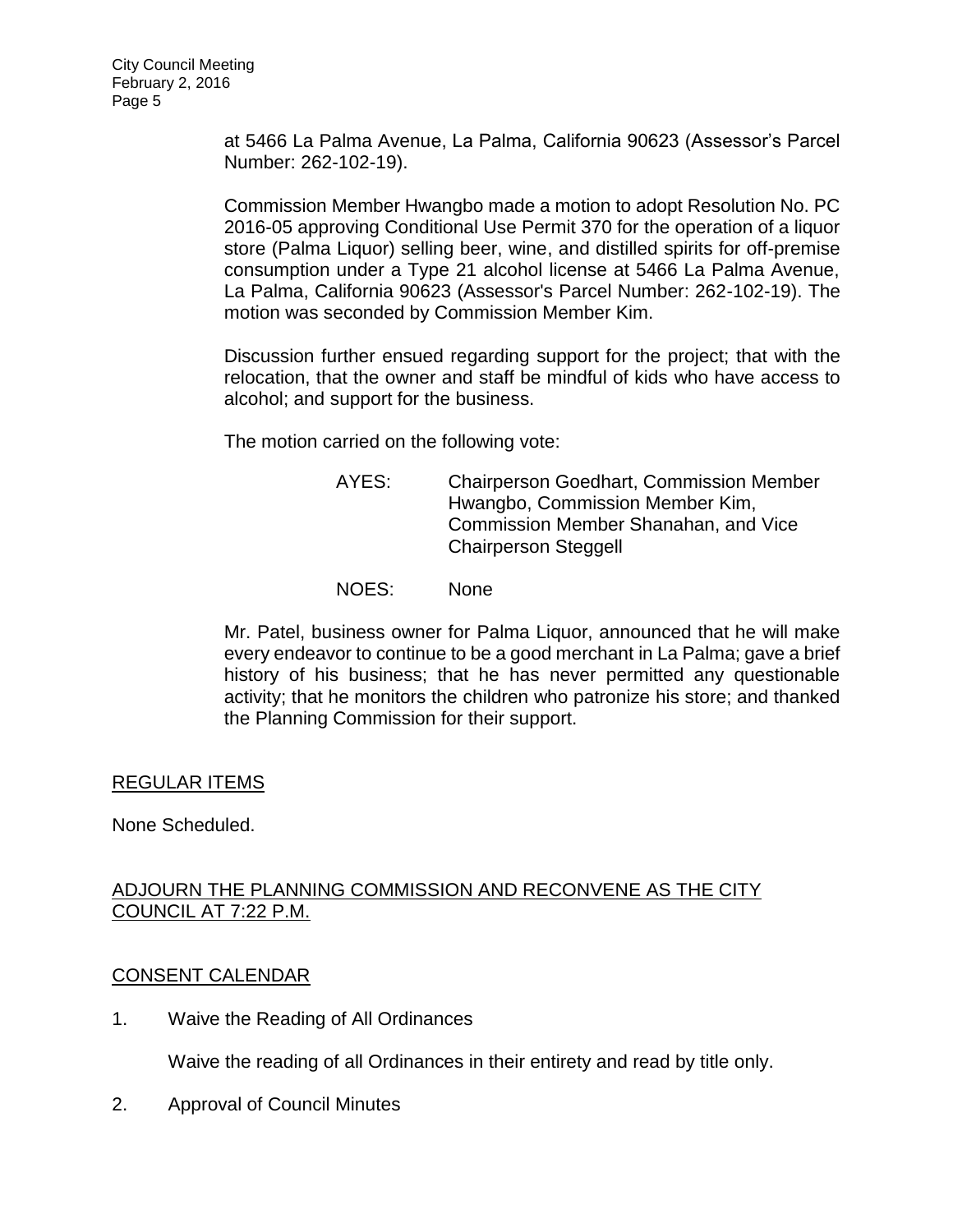Minutes of the January 19, 2016, Regular Meeting of the City Council.

3. Approval of Register of Demands

Resolution No. 2016-05 approving the Register of Demands for February 2, 2016.

4. Water Conservation Monthly Report for December 2015

Receive and file the Water Conservation Monthly Report for December 2015.

Council Member Kim made a motion to approve Consent Calendar Items 1 through 4.

The motion was seconded by Council Member Shanahan and carried on the following vote:

| AYES: | Mayor Goedhart, Council Member Hwangbo,<br>Council Member Kim, Council Member<br>Shanahan, and Mayor Pro Tem Steggell |
|-------|-----------------------------------------------------------------------------------------------------------------------|
| NOES: | <b>None</b>                                                                                                           |

# [PUBLIC HEARINGS](http://lapalma.granicus.com/MediaPlayer.php?view_id=&clip_id=968&meta_id=129212)

5. Consideration of an Ordinance Approving a Development Agreement Between the City of La Palma and Foster Interstate Media, Inc., for a Double-sided Digital Display Billboard at 5545 Orangethorpe Avenue, La Palma, California

City Manager Murray announced that due to an error in noticing the Public Hearing, the item would be postponed to the February 16, 2016, Regular Meeting of the City Council.

# [REGULAR ITEMS](http://lapalma.granicus.com/MediaPlayer.php?view_id=&clip_id=968&meta_id=129221)

6. [Adoption of an Ordinance Amending Chapter 14, Article I \(Finance and Taxation](http://lapalma.granicus.com/MediaPlayer.php?view_id=&clip_id=968&meta_id=129222)  [in General\) of the La Palma Municipal Code](http://lapalma.granicus.com/MediaPlayer.php?view_id=&clip_id=968&meta_id=129222)

Community Services Director Belknap gave the Staff Report.

Order the second reading and adopt Ordinance 2016-04 of the City of La Palma amending Chapter 14, Article I of the Municipal Code reducing the Water Funds Emergency Reserve requirement to five (5) percent.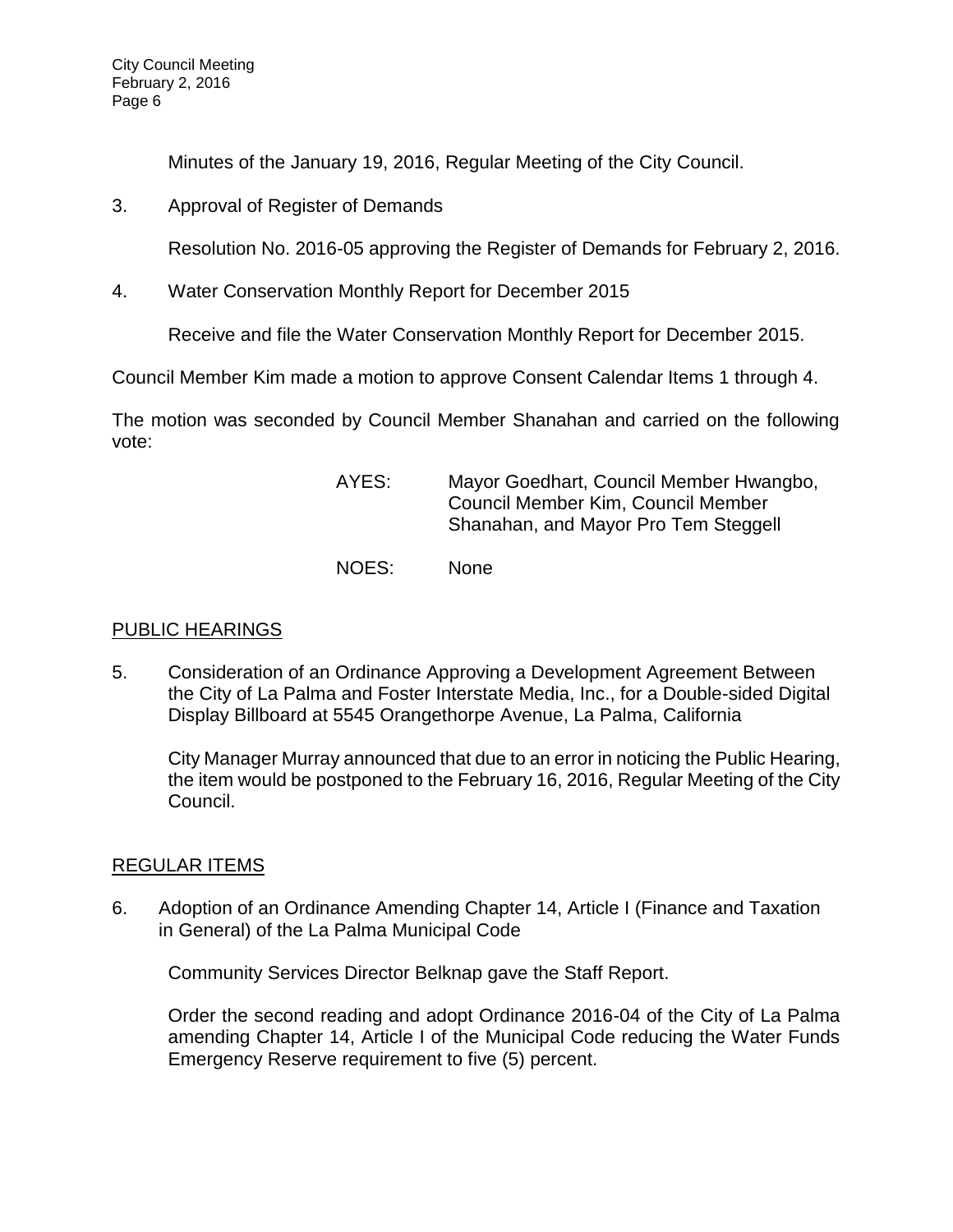Council Member Kim made a motion to adopt Ordinance 2016-04 amending Chapter 14, Article I (Finance and Taxation in General) of the La Palma Municipal Code.

The motion was seconded by Mayor Pro Tem Steggell and carried on the following vote:

> AYES: Mayor Goedhart, Council Member Hwangbo, Council Member Kim, Council Member Shanahan, and Mayor Pro Tem Steggell

- NOES: None
- 7. [Resolution Certifying the City's Commitment to Projects Submitted for Inclusion](http://lapalma.granicus.com/MediaPlayer.php?view_id=&clip_id=968&meta_id=129225)  [in the 2017 Federal Transportation Improvement Program \(FTIP\)](http://lapalma.granicus.com/MediaPlayer.php?view_id=&clip_id=968&meta_id=129225)

Community Services Director Belknap gave the Staff Report.

Adopt Resolution No. 2016-06 certifying that the City has the resources to fund the projects in the Fiscal Year 2016-17 to 2021-22 Transportation Improvement Program (TIP) and affirms its commitment to implement all projects in the program.

Council Member Kim made a motion to adopt Resolution No. 2016-06 certifying that the City has the resources to fund the projects in the Fiscal Year 2016-17 to 2021-22 Transportation Improvement Program (TIP) and affirms its commitment to implement all projects in the program.

The motion was seconded by Mayor Pro Tem Steggell and carried on the following vote:

> AYES: Mayor Goedhart, Council Member Hwangbo, Council Member Kim, Council Member Shanahan, and Mayor Pro Tem Steggell

- NOES: None
- 8. [Report from Citizen Committee on La Palma's Financial Sustainability and Future](http://lapalma.granicus.com/MediaPlayer.php?view_id=&clip_id=968&meta_id=129228)

City Manager Murray introduced the item and invited the Citizen Committee Chairperson to give the Staff Report.

Keith Nelson, Citizen Committee on La Palma's Financial Sustainability and Future Chairperson, inquired about the report out from the City Council's Strategic Planning Session.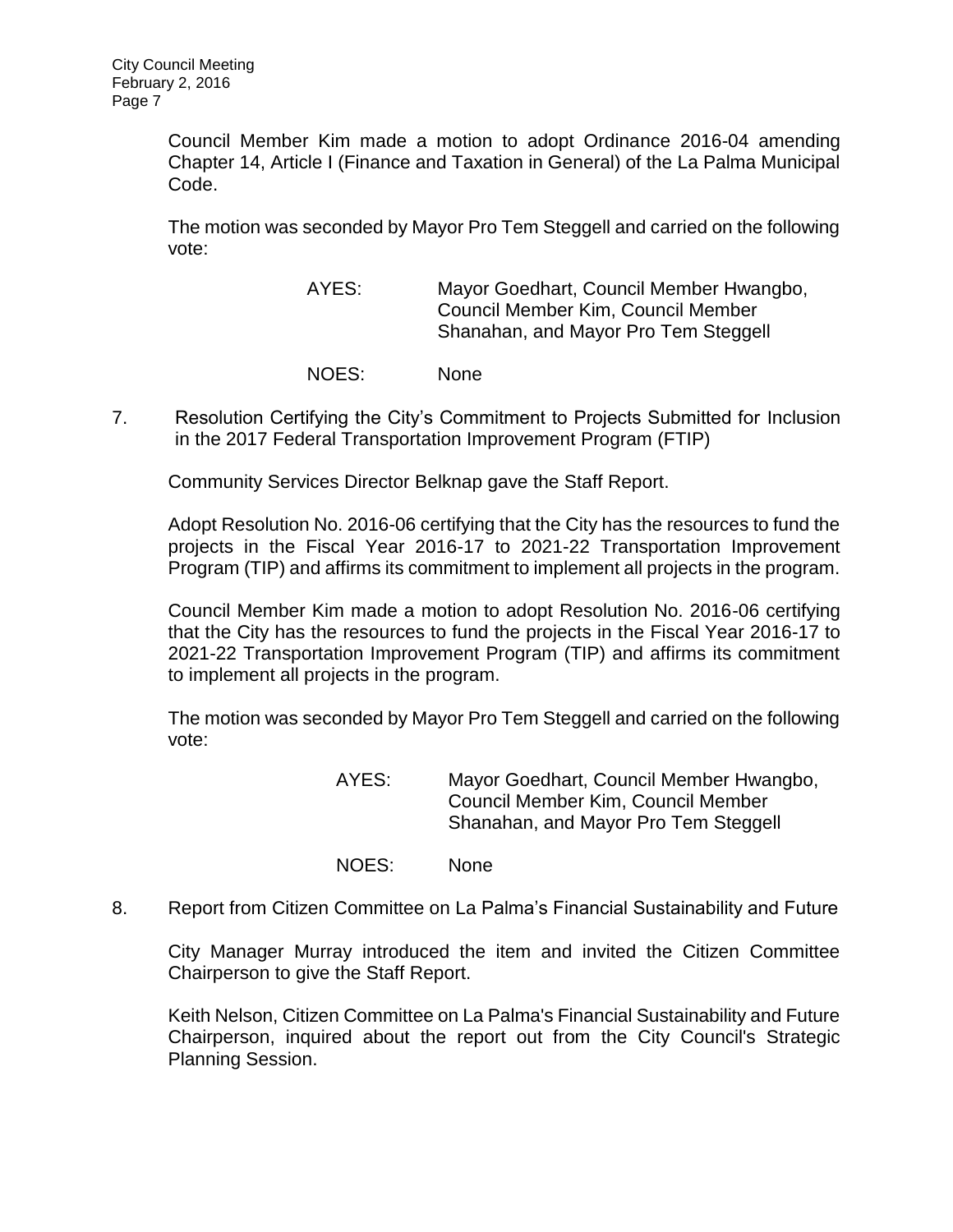Mayor Goedhart announced that at the January 29, 2016, Strategic Planning meeting, the City Council gave direction to Staff to research considering putting a revenue measure on the 2016 Ballot.

Assistant City Attorney Molko recommended that Council Member AB 1234 Reports be taken out of order as a matter of procedure and that Agenda Item 8 be postponed so that the AB 1234 discussion could be held now to report out from the Strategic Planning meeting as that meeting does not relate to this item.

Mayor Goedhart suspended any further action on Item 8; opened up Council Member AB1234 Reports; and announced that the outcome of the Strategic Planning Meeting was that the City Council directed Staff to research placing a revenue measure on the November 2016 Ballot, develop a Fiscal 2016-17 Budget that maintains frontline services and shows fiscal responsibility including suspending the July 4th Run for Fun, eliminating La Palma Days, reducing Concerts in the Park to one event in conjunction with the Civic Expo, explore contracting and/or shared service opportunities with other agencies, look for other expenditure reductions, and utilize reserves to meet the projected \$800,000 budget deficit.

Mayor Goedhart suspended Council Member AB1234 Reports to allow the continuance of the Citizen Committee presentation.

Chairperson Nelson continued with his presentation and closed by stating his disappointment with the City Council using the Committee's report in their Strategic Planning Session before the Committee's report was presented to the City Council.

Mayor Goedhart noted that the Committee's report was made public and its use in the Strategic Planning was only meant to be responsible in making appropriate decisions for the City's future over the next year.

Chairperson Nelson noted that he asked the City Manager to delay any Goal Setting Session; and that he or a Citizen Committee member would have liked to have attended that meeting in an effort to review the information with the City Council.

Committee Member Lutz announced that he has been a City volunteer for over 50 years; that he opposes the City Council having used the Committee's report in a meeting prior to the Committee having a chance to present it; questioned whether or not his service has been worth the effort; and his opposition to suspending the July 4th Run for Fun and reducing Concerts in the Park to only one event a year.

Committee Member Carruth noted his surprise and disappointment that the Committee's report was used in the Strategic Planning meeting; that a lot of cuts have already been made; that money spent for a shade structure at a local school should have been invested in La Palma; that the true reason for the Committee's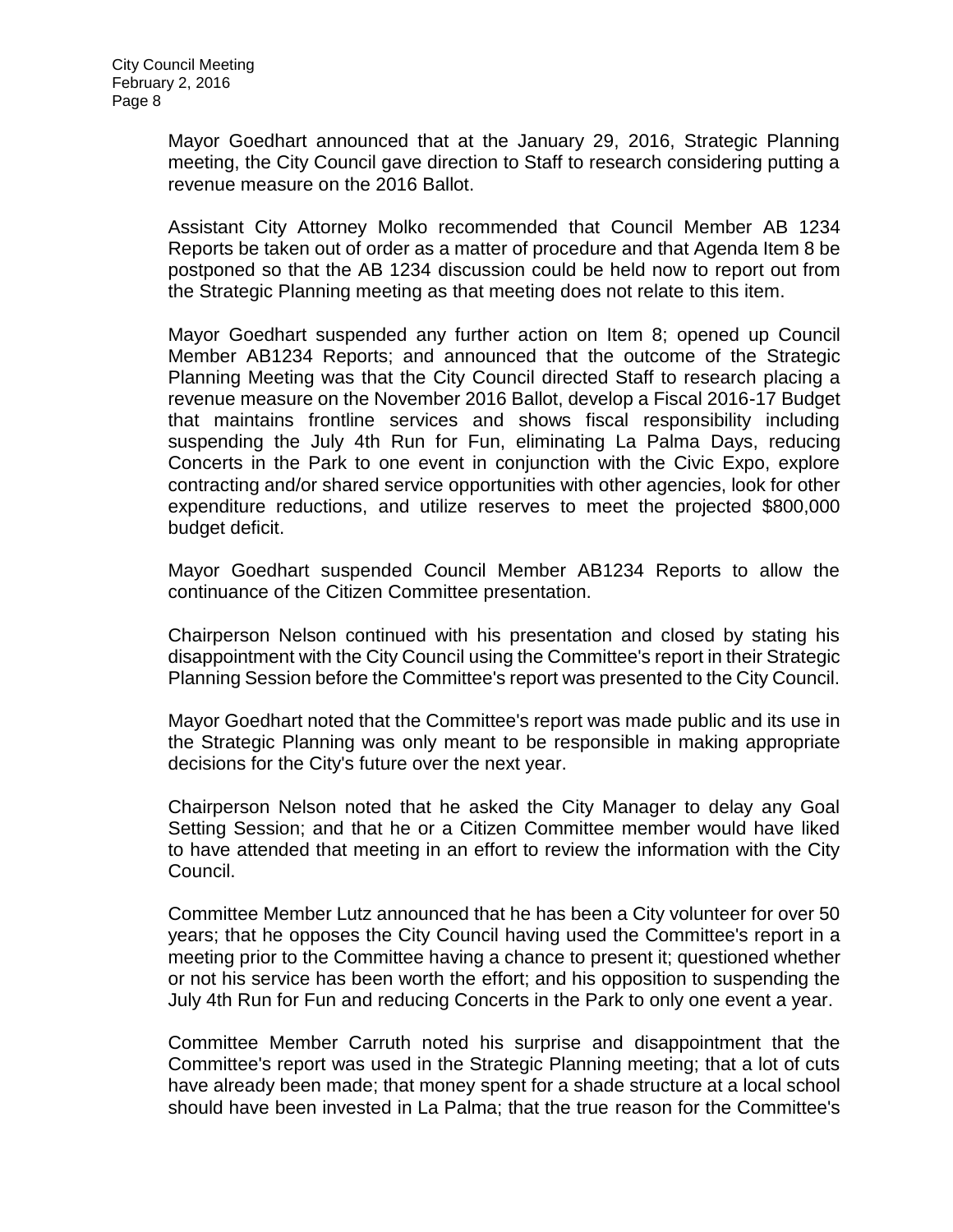creation was essentially to address the City's pension liability obligations; gave a report on the impact of Orange County's pension liability obligations; that the Committee looked at disincorporation, but that every parcel owner would still be stuck with payments for that liability with no other alternative; and that any revenue measures should be relabeled as a 'pension tax.'

Mayor Goedhart clarified that the shade structure referred to was approved by a previous City Council in 2012; that the City Council meant no disrespect to the Committee by using their report in the Strategic Planning meeting; that the City Council is facing an \$800,000 deficit next year and the report was used in preparation of the Fiscal Year 2016-17 Budget; that if a Committee Member is upset, he'd personally apologize as that was not the intent of the City Council; and that the City Council has a special joint meeting scheduled on February 9th to further discuss the report.

Committee Member Lutz asked why there is a need to meet with the City Council since the report has already been presented.

Ralph Rodriguez, a La Palma resident, addressed the City Council regarding the pension spike having happened in 2003; that after seeing the quality of Committee Members, he felt hopeful of the outcome of their meetings; his opposition to using the report prior to the Committee's presentation; and asked for a report out from the Strategic Planning meeting on the vote taken to direct Staff regarding new taxes.

City Manager Murray announced that the minutes from that meeting are not prepared yet, but that it was a 5-0 straw vote to direct Staff to investigate and conduct research; that there was no specific action taken; and that there was only direction to start preparation of the budget document.

Mayor Goedhart clarified that no tax was approved at that meeting, but rather that the City Council directed Staff to conduct research for a revenue measure for the 2016 Ballot.

Mr. Rodriguez continued by expressing his concern that the City Council is rushing to a conclusion that the only way solve the problem is by creating revenues on the backs of the residents; that he is unclear of who to address financial concerns to with the lack of financial leadership in the City; that he is opposed to having Council Members fill the financial roles for the City; that with the election climate in November, the City may not have success in trying to pass anything other than a Transient Occupancy Tax (TOT) measure; his opposition to the back and forth dialogue between the City Council and public commenters; and encouragement that the City Council should listen and let the comment period be completed prior to starting any discussion.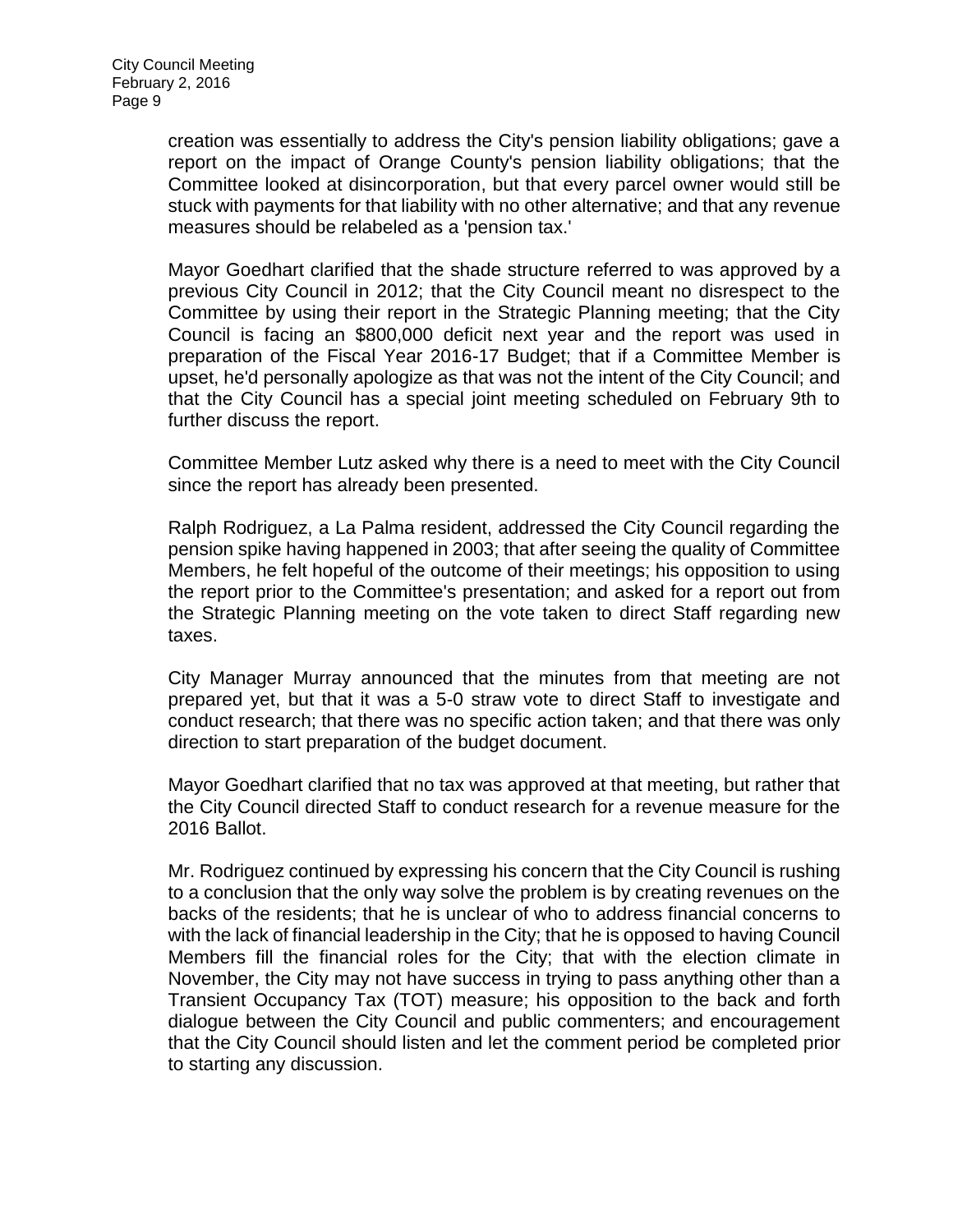Mayor Goedhart noted that he appreciates all public comment, but reminded those present that he has 34 years' experience as a Finance Director.

Wally Zimmerman, a La Palma resident, addressed the City Council regarding the Police Department being the single largest expenditure of the City; that he supports public safety; and that instituting a revenue generating tax measure may solve the immediate financial issues, but that the City needs to resolve long term financial obligations to pensions.

Jerry Lomeli, a La Palma resident, addressed the City Council regarding getting access to the detailed report that was presented; whether the TOT would be significant enough; that the City needs to stop cutting services and reevaluate revenues that are not being utilized; his opposition to taxing residents; and that the City should consider generating revenue in other ways.

Council Comments and Questions:

Discussion ensued regarding the City Council's appreciation for the time the Committee Members committed to this project; understanding the difficult struggle with determining the recommendations in the report; that the City has historically struggled with revenues because the City is not sustainable; that the City has been cutting services for the past five or more years; that the City is facing an additional \$300,000 in decreased revenues due to lowered oil prices; that the City cannot continue to operate as we do now; concern for the health of the organization; that this crisis is an opportunity to reinvent the City's government; that the City is small, fully built out, and not designed to generate revenues; support for placing a revenue measure on the 2016 Ballot; that the Committee's report is confirmation of what the City Council already knew; thanks and appreciation to all eleven Committee Members; that the pension issues are going to escalate; apologies to the Committee Members who felt slighted that the City Council took their report and used it to plan; that the City Council took no formal vote on the report and only used it for discussion; that prior to the Committee's formulation, the City had already made \$2 million in reductions; that any more cuts would change the character of the City and the City Council created the Committee to get direction from the residents; that none of the direction given during the Strategic Planning meeting was easy, but the City needs to remain solvent and responsible; that the City Council looks forward to working with the community on resolution; that the Strategic Planning meeting was open to the public and any Committee Member was welcome to join; and that any disappointment could have been addressed during the Strategic Planning meeting.

City Manager Murray noted that the Strategic Planning meeting was a noticed public meeting; encouraged residents to sign up for the 'Notify Me' program on the City's website; and advised those interested to contact City Staff if they had questions about how to sign up.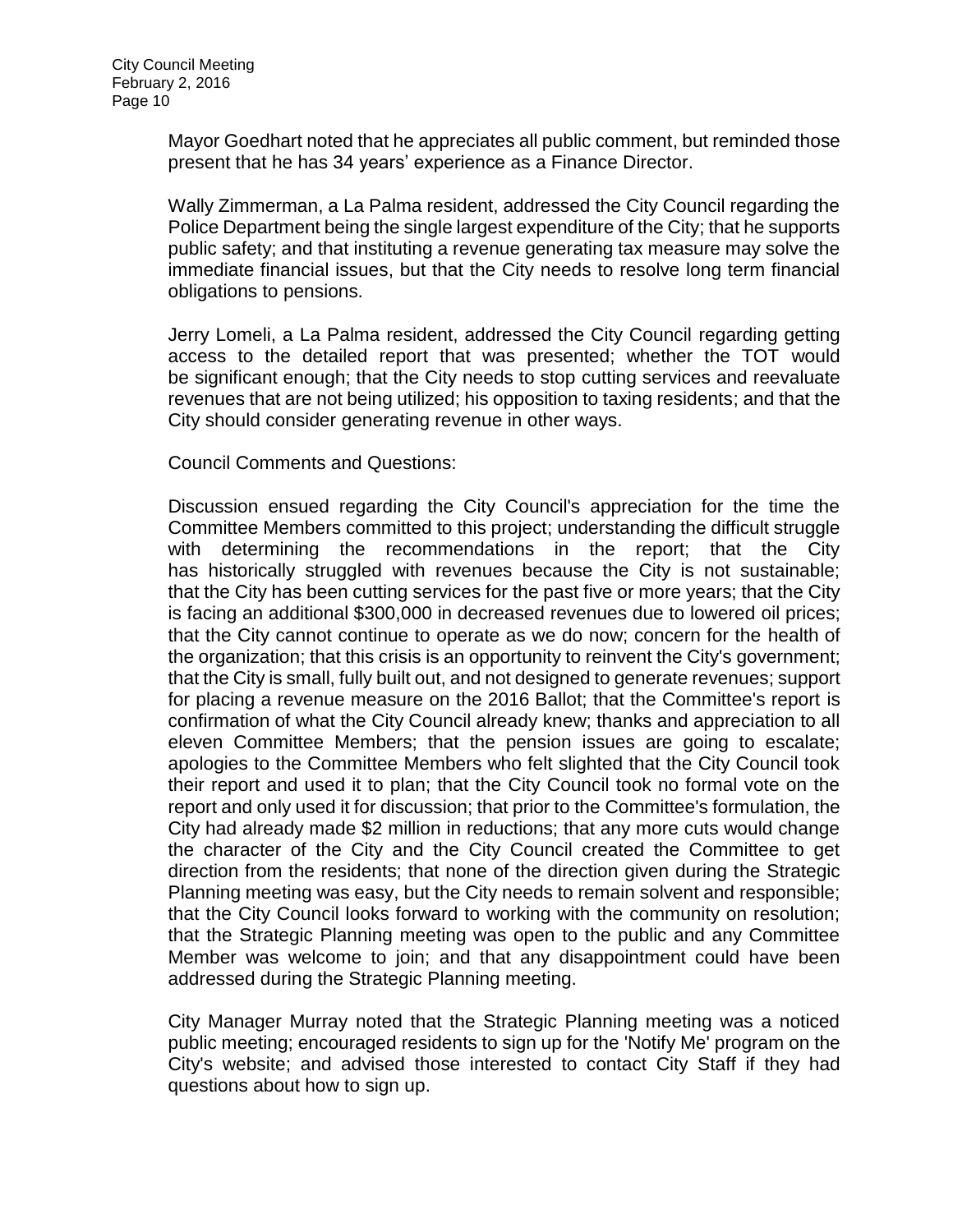Mayor Goedhart stated that he has office hours at City Hall from 1:00-4:00 p.m. on Wednesdays and invited the public to come to him with their concerns; that the Community is facing significant problems; that the financial situation has gotten worse; that the City Council instituted reforms and reduced expenditures for years; that the City cannot 'cut' its way out of the financial problems; that the City Council wants the City to succeed; that the Citizen Committee has done a wonderful job; that the City Council looks forward to the upcoming joint meeting; that there will be a Town Hall meeting on April 26th inviting the Community to discuss recommendations and plans to address concerns; and reminded the Committee of the joint meeting on February 9, 2016, at the Community Center.

Council Member Hwangbo made a motion to receive and file the report from Citizen Committee on La Palma's Financial Sustainability and Future.

The motion was seconded by Council Member Kim and carried on the following vote:

> AYES: Mayor Goedhart, Council Member Hwangbo, Council Member Kim, Council Member Shanahan, and Mayor Pro Tem Steggell

NOES: None

# [COUNCILMEMBER AB1234 REPORTS, REPORTS FROM CITY-AFFILIATED](http://lapalma.granicus.com/MediaPlayer.php?view_id=&clip_id=968&meta_id=129257)  [COMMITTEES, AND COUNCIL REMARKS](http://lapalma.granicus.com/MediaPlayer.php?view_id=&clip_id=968&meta_id=129257)

**Council Member Shanahan** had nothing to report.

**Mayor Pro Tem Steggell** attended the Orange County Fire Authority (OCFA) Board meeting; the Cypress State of the City; and the Los Alamitos State of the City.

**Council Member Hwangbo** had nothing to report but asked that Staff be mindful of the importance of communication to our residents as the City looks at dealing with important issues this year.

**Council Member Kim** attended the Cypress State of the City; the Orange County Sanitation District (OCSD) regular meeting; the Goal Setting and Strategic Planning Session; the OCSD Special Meeting; and the Los Alamitos State of the City.

**Mayor Goedhart** had nothing further to report and noted the upcoming State of the City address in a Town Hall format at the Community Center on April 26 at 12:00 p.m.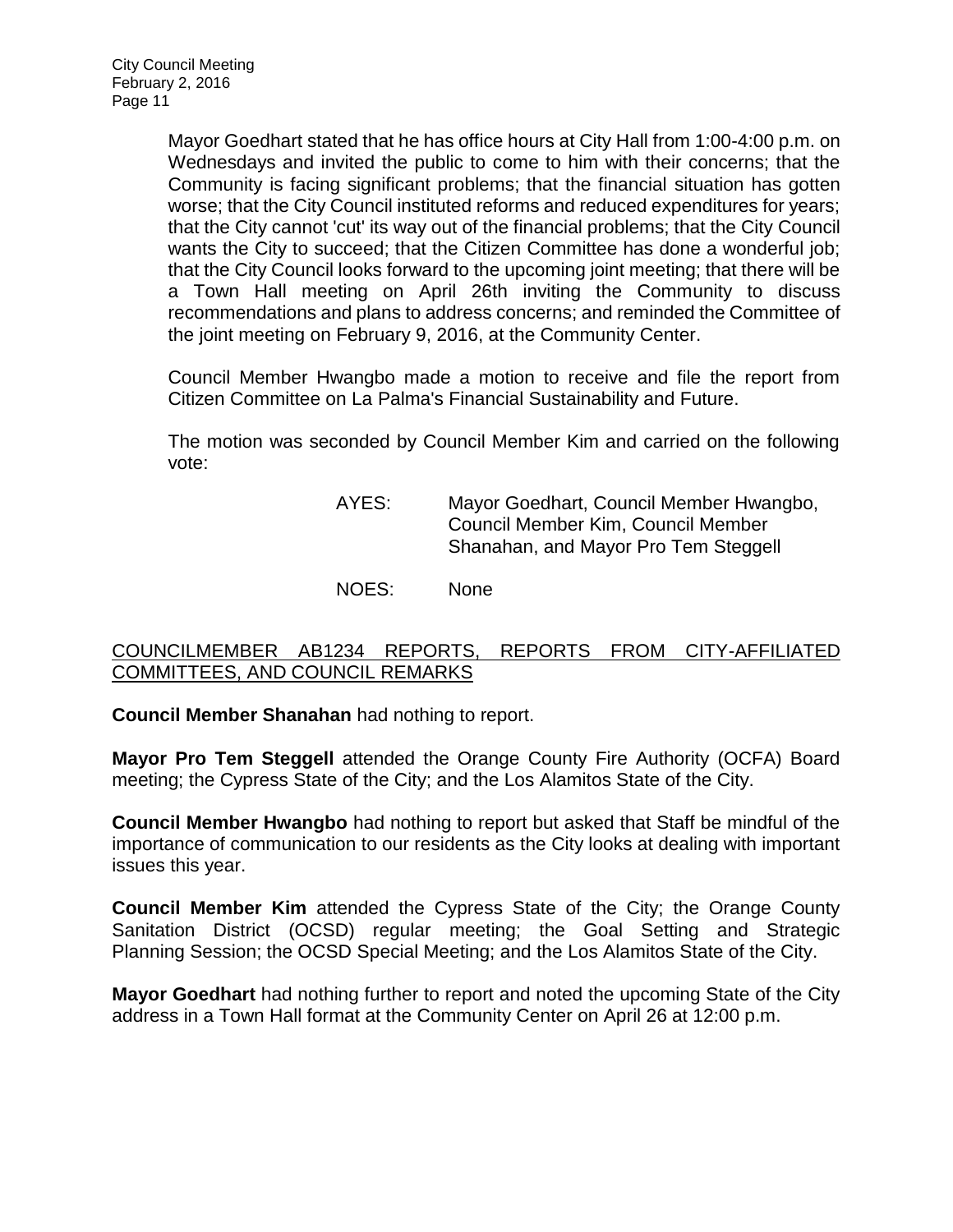City Council Meeting February 2, 2016 Page 12

#### [CITY MANAGER REMARKS](http://lapalma.granicus.com/MediaPlayer.php?view_id=&clip_id=968&meta_id=129263)

**City Manager Murray** announced that she will be out of the office at the League of California Cities City Managers meeting; that during her absence Community Services Director Belknap will be acting City Manager; reminded the City Council of the upcoming closure on February 15th in recognition of President's Day; and noted that at the scheduled February 9th Joint Meeting, Interim Police Chief McCrary and Community Services Director Belknap will be reporting on existing shared opportunities the departments are already conducting.

# [CITY ATTORNEY REMARKS](http://lapalma.granicus.com/MediaPlayer.php?view_id=&clip_id=968&meta_id=129281)

**Assistant City Attorney Molko** had nothing to report.

#### [CLOSED SESSION](http://lapalma.granicus.com/MediaPlayer.php?view_id=&clip_id=968&meta_id=129265)

CS-1. [The City Council will meet in Closed Session pursuant to Government Code](http://lapalma.granicus.com/MediaPlayer.php?view_id=&clip_id=968&meta_id=129266)  Section 54957.6: [CONFERENCE WITH LABOR NEGOTIATORS](http://lapalma.granicus.com/MediaPlayer.php?view_id=&clip_id=968&meta_id=129266)

| <b>Agency Designated Representatives:</b> | Laurie Murray, City Manager<br>Steve Filarsky, Agency Labor<br>Counsel                                                            |
|-------------------------------------------|-----------------------------------------------------------------------------------------------------------------------------------|
| <b>Employee Organizations:</b>            | La Palma General Employees<br>Association<br>La Palma Police Association<br>La Palma Professional<br><b>Employees Association</b> |
| <b>Unrepresented Employees:</b>           | <b>Executive Management</b>                                                                                                       |

Mayor Goedhart recessed to Closed Session at 8:26 p.m.

Mayor Goedhart reconvened in Open Session at 8:40 p.m. and asked for a report.

City Manager Murray responded that there were no reportable actions out of Closed Session.